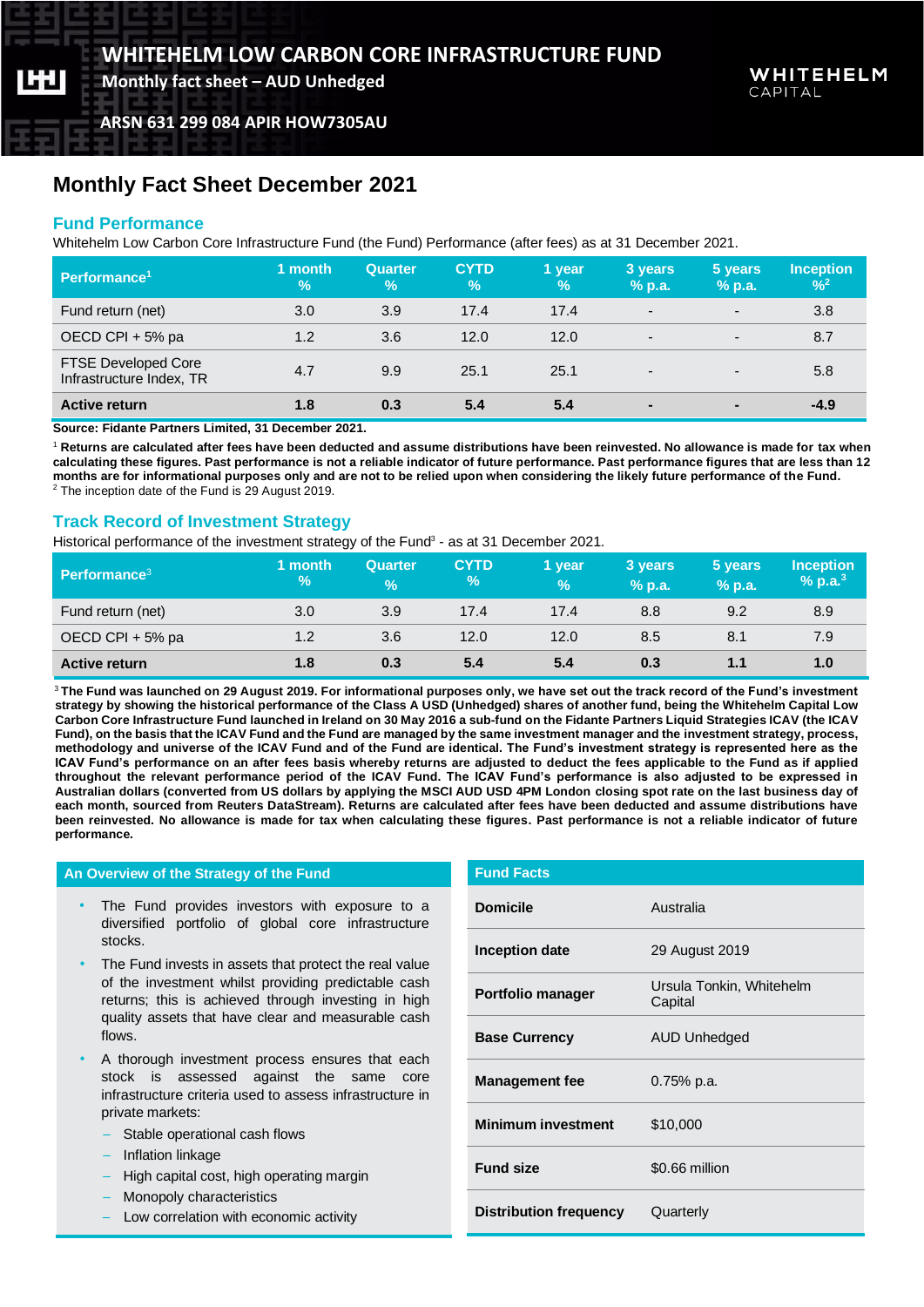**WHITEHELM LOW CARBON CORE INFRASTRUCTURE FUND**

**Monthly fact sheet – AUD Unhedged**

**WHITEHELM**  $CAPITAI$ 

## **ARSN 631 299 084 APIR HOW7305AU**

### **Fund Characteristics**

| Universe                           | <b>Global Developed Markets:</b><br>Infrastructure and Utilities<br>Sectors |
|------------------------------------|-----------------------------------------------------------------------------|
| Number of stocks                   | 30-60 equal weighted                                                        |
| <b>Benchmark</b>                   | OECD CPI +5% p.a.                                                           |
| <b>Expected volatility</b>         | $\sim$ 20-30% less than global<br>equities over the long term               |
| <b>Expected returns</b>            | OECD CPI +5% p.a. over<br>a 5 year horizon                                  |
| <b>Expected dividend yield</b>     | 3.3%                                                                        |
| <b>Expected distribution yield</b> | 2.8%                                                                        |

## **Portfolio Characteristics and Construction**

#### **Value**

|                   | WHITEHELM LCCIF | FTSE DCI INDEX <sup>4</sup> |
|-------------------|-----------------|-----------------------------|
| Dividend<br>yield | 3.0%            | 2.9%                        |
| Price/book        | 1.8             | 2.8                         |
| EV/EBITDA         | 13.7            | 15.5                        |
| FCF yield         | 2.2%            | 3.8%                        |

#### **Quality**

|              | <b>WHITEHELM LCCIF</b> | <b>FTSE DCI INDEX</b> |
|--------------|------------------------|-----------------------|
| RoIC         | 5.3%                   | 1.2%                  |
| RoA          | 1.6%                   | 1.3%                  |
| Debt/equity  | 138%                   | 208%                  |
| Payout ratio | 72%                    | 83%                   |

#### **Risk**

|                            | <b>WHITEHELM LCCIF</b> | <b>FISE DCI INDEX</b> |
|----------------------------|------------------------|-----------------------|
| Tracking error             | $7.7\%$                |                       |
| Beta vs.<br><b>MSCI</b>    | 0.60                   | 0.65                  |
| Volatility                 | 11.3%                  | 12.4%                 |
| Concentration<br>$-$ Top 5 | 13.5%                  | 26.1%                 |

<sup>4</sup>The FTSE Developed Core Infrastructure Index. Sources: Whitehelm Capital Pty Limited, Bloomberg.

#### **Investment Philosophy**

Whitehelm adopts a strict investment philosophy and approach to listed infrastructure that shapes the way it invests:

- − Only invest in 'core' infrastructure
- − Build diversified portfolios of quality assets
- Ensure every acquisition has a conservative capital structure and a sustainable cash yield
- Don't overpay, and be a patient investor

This investment philosophy has been built on the decades of experience Whitehelm has in investing and managing infrastructure assets.

| <b>Asset Allocation</b> |      | Actual %   Range % |
|-------------------------|------|--------------------|
| Security                | 96.9 | $90-100$           |
| Cash                    | 3.1  | $0 - 10$           |

## **Country Exposure**



## **Sector Exposure**

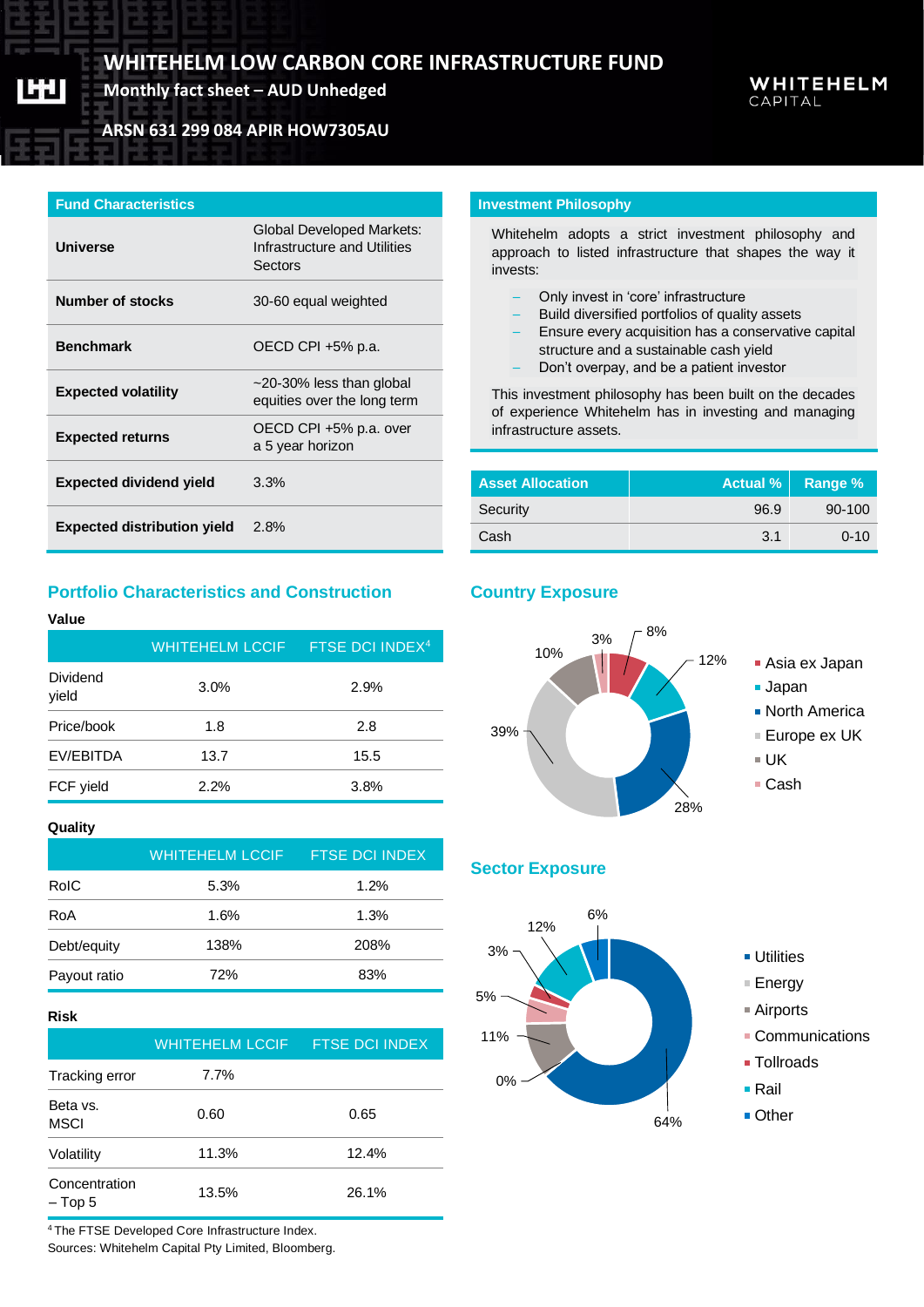**Monthly fact sheet – AUD Unhedged**

**ARSN 631 299 084 APIR HOW7305AU**

## **Market Comment**

The Whitehelm Low Carbon Core Infrastructure Fund (AUD unhedged) returned 3.0%, net of fees, in December. The Fund has returned 17.4% for 2021, compared to the benchmark OECD CPI +5% p.a. return of 12.0% over the same period.

Global equity markets rallied strongly in December. The MSCI World Index returned 1.8% in December and ended the year 29.4% higher, in AUD terms. Investors looked past the Omicron threat as data from South Africa and the UK indicated that the new COVID variant poses a lower risk of severe disease. Likewise, the risk from rising inflation and the start of monetary policy normalisation announced by the Fed in December were offset by strong corporate results in the previous quarter and continued economic strength.

US stocks overall outperformed the European equities in 2021, with the S&P 500 Index returning 28.7%, led by the Oil & Gas (+50%), Tech (+33%) and Financials (+33%) sectors. The Euro Stoxx 600 Index increased 22.2% in 2021, with all countries posting double digit returns. In comparison, the returns provided by Asian markets were underwhelming, with the Nikkei 225 Index returning 4.9%. The Australian (+13.0%) and Singapore (+9.8%) markets also provided modest returns relative to US and Europe.

Within infrastructure, all sectors finished the year positive, with communication infrastructure stocks (+29.6%) the top performing sector in 2021, led by the US tower stocks which returned 33% on average. Within transport infrastructure, US freight railroads (+24.5%) outperformed the global toll road (+17.1%) and global airport (+13.2%) stocks. In the Utilities sector, US Utilities (+14.0%) significantly outperformed the European Utilities (+5.4%) over the year. The strong performance in 2021 included solid returns provided by all sectors during the month of December, with communication infrastructure (+10.1%), US utilities (+9.4%), US railroads (+8.2%), global airports (+6.3%), European utilities (+5.0%) and global toll roads (+4.4%) all ending the month higher.

In 2021, the Fund's holdings in US freight railroads (+20.2%), toll roads (+21.7%), global communication infrastructure (+18.3%), US utilities (+16.9%) and European & UK utilities (+19.6%) sectors provided strong double-digit returns. The Fund's holdings in Australian electric utility Ausnet (+51.7%) and US freight railroad Kansas City Southern (+44.5%) were the top returning stocks as both companies benefited from sharp rise in stock prices following their takeover bids. The Fund's exposure to Japanese stocks detracted the performance over the year. The Japanese passenger railroad holdings were flat over the year, while the Japanese gas stocks fell.

In December, the Fund's utility stocks across all regions were positive, with US utilities (+7.9%) outperforming the European (+5.7%) and Asian (+3.7%) exposure.

The German utility company E.ON (+11.9%) was the best performing stock as the company confirmed its earnings and growth targets to 2026 in end-November. In North American utilities, Fortis (+10.4%), Avista (+10.3%) and Consolidated Edison (+9.9%) were the top contributors. In non-utility sectors, US tower stock American Tower Corp was up 11.8% in December as it completed the acquisition of data centre management company CoreSite Realty Corp. US railroad Kansas City Southern came out of the Fund in mid-December after the completion of its merger with Canadian Pacific Railway Co. The Fund's European airport stocks bounced back in December, returning +7.9% on average during the month, with Paris Airport operator ADP rising +9.9% with improving traffic figures in November 2021.